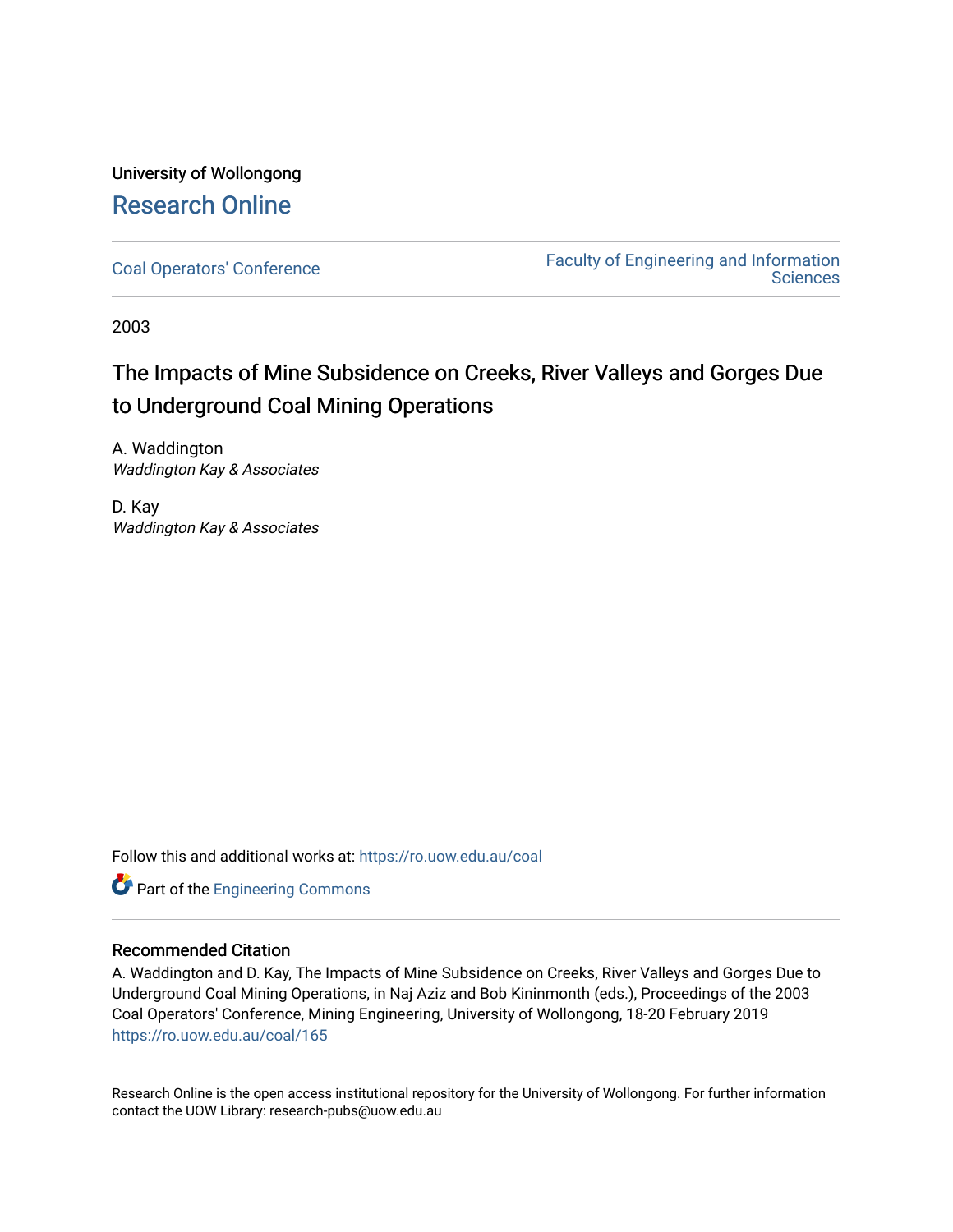# **THE IMPACTS OF MINE SUBSIDENCE ON CREEKS, RIVER VALLEYS AND GORGES DUE TO UNDERGROUND COAL MINING OPERATIONS**

### **Arthur Waddington 1 and Don Kay <sup>1</sup>**

*ABSTRACT*: Measured subsidence profiles above coal mining operations regularly show less than expected subsidence at creeks, river valleys and gorges. Horizontal measurements across such surface notches indicate that they reduce in width as mining occurs. The reduction in subsidence is referred to as 'upsidence' and the reduction in width is referred to as valley closure. The upsidence and closure movements tend to increase in amplitude as the size of the valley increases, and as the magnitude of subsidence increases. The movements are greatest when the insitu horizontal stresses are high and when the valleys are fully undermined. The upsidence is a combination of anticlinal valley bulging and buckling or shearing of the surface and near-surface strata.

As Longwalls 8 and 10, at Tower Colliery, in the Southern Coalfield of New South Wales, were mined beneath the Cataract River Gorge, the incremental upsidence in the base of the gorge, due to mining each longwall, was approximately 360 mm, resulting in the base of the gorge being uplifted as much as 250 mm above its original level. At the same time, the width of the gorge was reduced by approximately 280 mm. Cracking and buckling of the strata, within the base of the gorge, resulted in a loss of water from some of the natural ponds in the bed of the river, with consequential criticism from local landholders and regulatory authorities.

A comprehensive research study supported by an ACARP grant and assisted by CSIRO and The University of New South Wales has provided some additional insight into the valley bulging phenomenon. The major findings arising from the research project provide new methods for the prediction of mining-induced ground movements in creeks, river valleys and gorges.

#### **INTRODUCTION**

The major findings of a research project, funded by ACARP research grants, which was carried out between March 1999 and September 2002 have been summarised. The research work was funded in two halves, as ACARP Research Projects C8005 and C9067. Detailed research reports on these projects, (Waddington and Kay 2001d, 2002), are available on CD and copies can be obtained from the offices of Australian Research Administration Pty Ltd (ARA) in Brisbane (Tel: 07 3229 7661). The research reports form the basis of the 'Management Information Handbook on the Undermining of Cliffs, Gorges and River Systems', for the mining industry, which is also available from ARA.

#### **ANALYSIS OF MEASURED GROUND DISPLACEMENTS**

When longwalls are extracted beneath steeply incised terrain, the ground movements that occur around the longwalls are very complex, particularly within a high horizontal in situ stress regime, and these complex movements result from a number of distinct mechanisms. The measured movements can be a combination of some or all of the following components:

- Normal mining-induced horizontal movements of points on the surface around an extracted panel, as subsidence occurs, which are generally directed towards the centre of the extracted goaf area.
- Upsidence and closure of creeks, gullies, river valleys and gorges due to valley bulging, which is caused by redistribution of pre-existing in situ stresses in the base and walls of the valley, as mine subsidence occurs.
- Predominantly horizontal displacements of surface strata due to release and redistribution of pre-existing regional, or far-field, in situ stresses, as the extracted goaf areas increase in size within a local mining area.

 $\overline{a}$ 

<sup>1</sup> *Waddington Kay & Associates*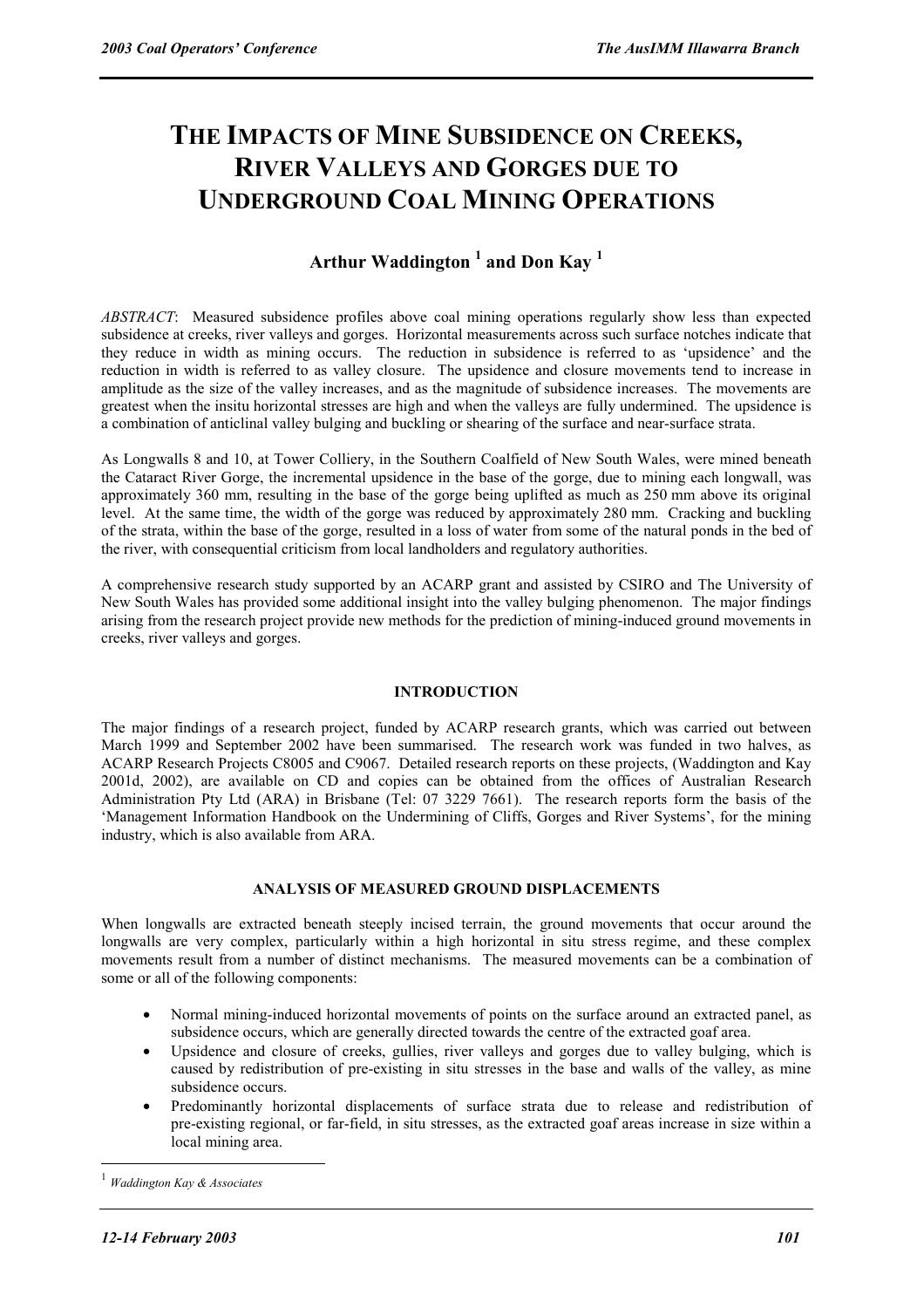- En masse slippage movements in a downhill direction due to topographic factors.
- Differential movements of the strata on opposite sides of a fault line.
- Continental drift, which is known to change the positions of points on the Australian Plate by approximately 70 mm each year towards the northeast.

In order to develop methods for the prediction of each of the above components of movement, the measured data, ideally, have to be broken down into the various components prior to analysis. This is not, however, an easy task, because in most cases the measured survey movements are relative movements rather than absolute movements. When analysing the closures that have been measured in creeks and river valleys due to valley bulging, however, it appears that many of the other components have little or no effect on the closure measurements.

En masse slippage down steep slopes, due to mining is a relatively rare occurrence and is due to the instability of surface soils in particular locations. Where steep slopes exist and could be affected by mining it would be prudent to study the geology of the site and the nature of the surface soils so that any unstable areas can be identified.

It is possible that some of the data which formed the basis of the research projects discussed in this paper could have been affected by this mechanism, but if so it will have led to overstatement of closure movements.

Differential movements on opposite sides of a fault line are equally rare occurrences and there were only a few known major faults within the areas of study. There was no evidence to indicate that any of the measured data gathered during the research work were affected by differential movements at faults.

In analysing the valley closure data, no allowance was made for differential movements caused by regional horizontal stress redistribution or continental drift, because the differential movements in the two sides of a valley, as a result of these mechanisms, would be relatively small and in many cases negligible.

In the steep-sided Cataract and Nepean River Gorges it was found that the closures in the sides of the gorges were almost mass movements with little differential shear displacement between different horizons in the strata. Almost all of the closure, therefore, occurred in or just below the base of the gorge. Because the gorge bases were relatively narrow, the differential mining-induced horizontal movements, due to differential tilting in the sides of the gorges, were relatively small in comparison with the closure movements.

In the vee-shaped valleys, a large proportion of the closure occurred in the bottoms of the valleys, coupled with localised concentrations of compressive strain, but some of the closure was noted to occur at horizons above the bottom of the valley. This observation from measured data is supported by numerical modelling results, which indicate that in vee-shaped valleys some of the shearing occurs along weaker horizons in the valley sides. The closure movements are, therefore, spread over a greater width than those measured in the gorges. It is, therefore, possible that some of the measured closure data in the vee-shaped valleys could have been affected by differential mining-induced horizontal movements in the valley sides.

In some cases these differential movements could have caused the sides of the valley to open and the measured closure, being the sum of the two movements, could, therefore, be less than the actual closure caused by valley bulging.

The extent to which the data might have been affected in this way is difficult to determine, because many of the surveys that were carried out in the past did not measure the absolute movements of the ground in three dimensions and the closures, in those cases, have been calculated from the strains.

The method that has been developed for the prediction of closure is, therefore, based upon the overall closure of the valley recognising that, in the case of vee-shaped valleys, some of the movement will occur in the valley sides.

When predicting closures in vee-shaped valleys it would be prudent to ignore the impacts of differential mininginduced horizontal movements in the valley sides, if those movements cause a reduction in the predicted closures.

#### **NORMAL MINING INDUCED HORIZONTAL GROUND MOVEMENTS**

In flat or gently sloping terrain, i.e. where steep slopes or surface incisions do not influence ground movement patterns, the subsidence induced horizontal displacements are generally directed towards the centre of the mined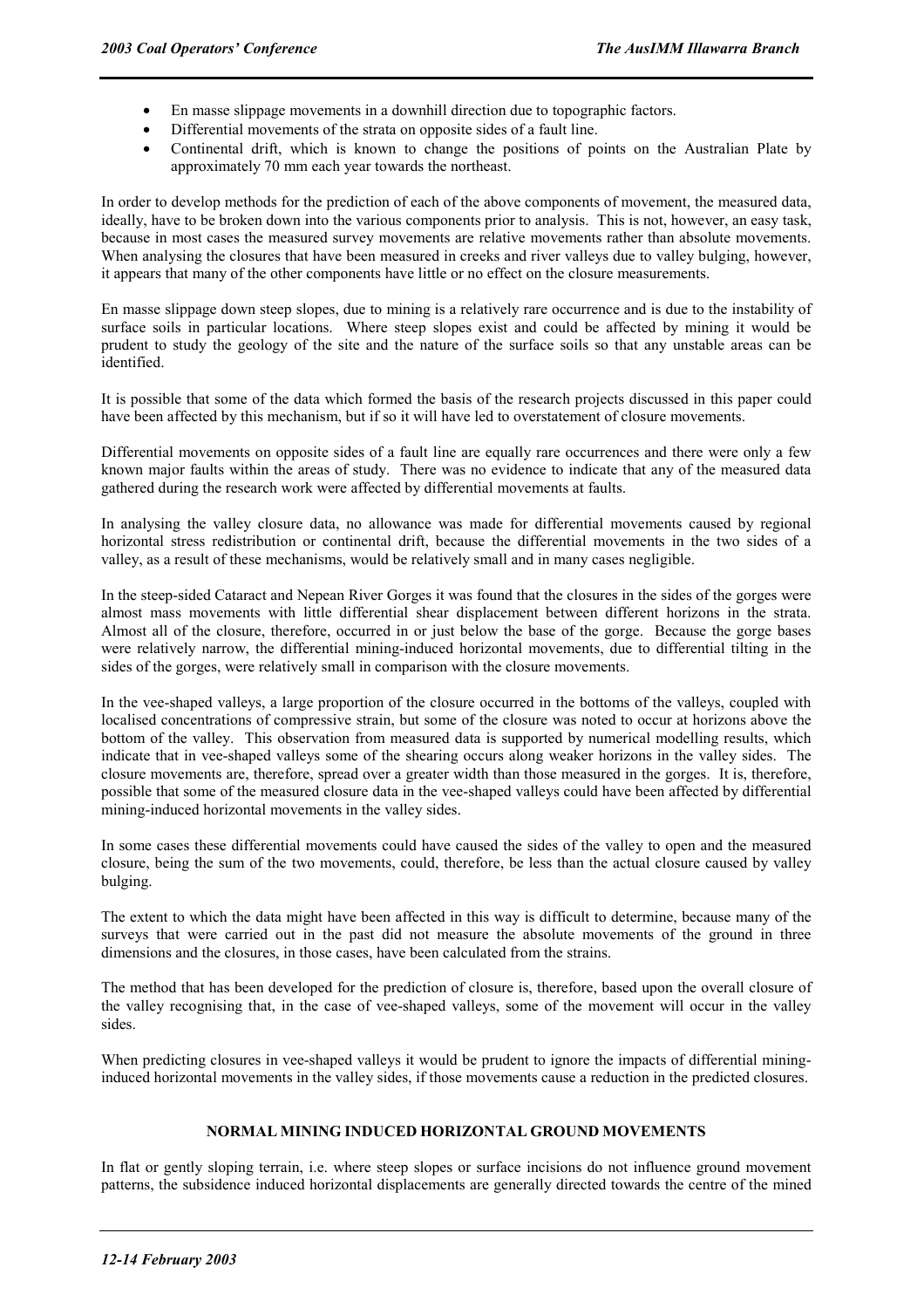longwall panel. The 'normal' horizontal component of subsidence, also referred to as horizontal displacement, can be determined at a point, approximately, by multiplying the tilt at that point by an appropriate strain-curvature factor. Predicted subsidence profiles can be obtained using the Incremental Profile Method, (Waddington and Kay 1995, 1998a, 198b, 2001b), or other methods calibrated to local data. Predicted tilt profiles can be determined as the first differentials of the predicted subsidence profiles.

The appropriate strain-curvature factor for the Southern Coalfield is 15 and if, for example, the predicted tilt at a point is 2 mm/m, then, the predicted horizontal ground displacement will be approximately 30 mm towards the centre of the mined goaf. The appropriate strain-curvature factor for the Newcastle Coalfield is 10 and if, for example, the predicted tilt at a point is 2 mm/m, then, the predicted horizontal ground displacement will be approximately 20 mm towards the centre of the mined goaf.

Whilst this method is only approximate, it tends to be conservative where the tilts are high and tends to understate the horizontal movements where the tilts are low. Where the tilt is low, the 'normal' horizontal displacement is generally very small, even though it could be many times greater than the vertical subsidence at the same point.

The tilts reduce with increasing distance from the goaf edge of the longwall. At the edge of the subsidence trough, where the tilts approach zero, any small horizontal displacement at that point could be infinitely greater than the tilt.

When large horizontal displacements are measured outside the goaf area, they are more likely to be caused by regional movements, as discussed in later.

#### **VALLEY BULGING EFFECTS DUE TO MINING BENEATH GORGES, RIVER VALLEYS AND CREEKS**

When creeks and river valleys are affected by mine subsidence, the observed subsidence in the base of the creek or river is, generally, less than the level that would normally be expected in flat terrain. This reduced subsidence is due to the floor of the valley bulging and buckling upwards. This phenomenon is referred to as valley bulging and is caused by the redistribution of, and increase in, the horizontal stresses in the strata immediately below the base of the valley as mining occurs. Valley bulging is a natural phenomenon, resulting from the formation and ongoing development of the valley, but the process is accelerated by mine subsidence. The phenomenon appears to be triggered, to varying degrees, whenever escarpments, gorges, river valleys, creeks or other surface incisions are undermined.

The graph in Figure 1 shows a series of typical subsidence profiles along a survey line that crosses a tributary of Brennans Creek and an upsidence spike is clearly visible, coincident with the base of the valley. The upsidence was accompanied by closure as indicated by the bay length differences shown in the graph.



**FIG. 1 - Typical Subsidence Profiles across a Valley showing an Upsidence Spike**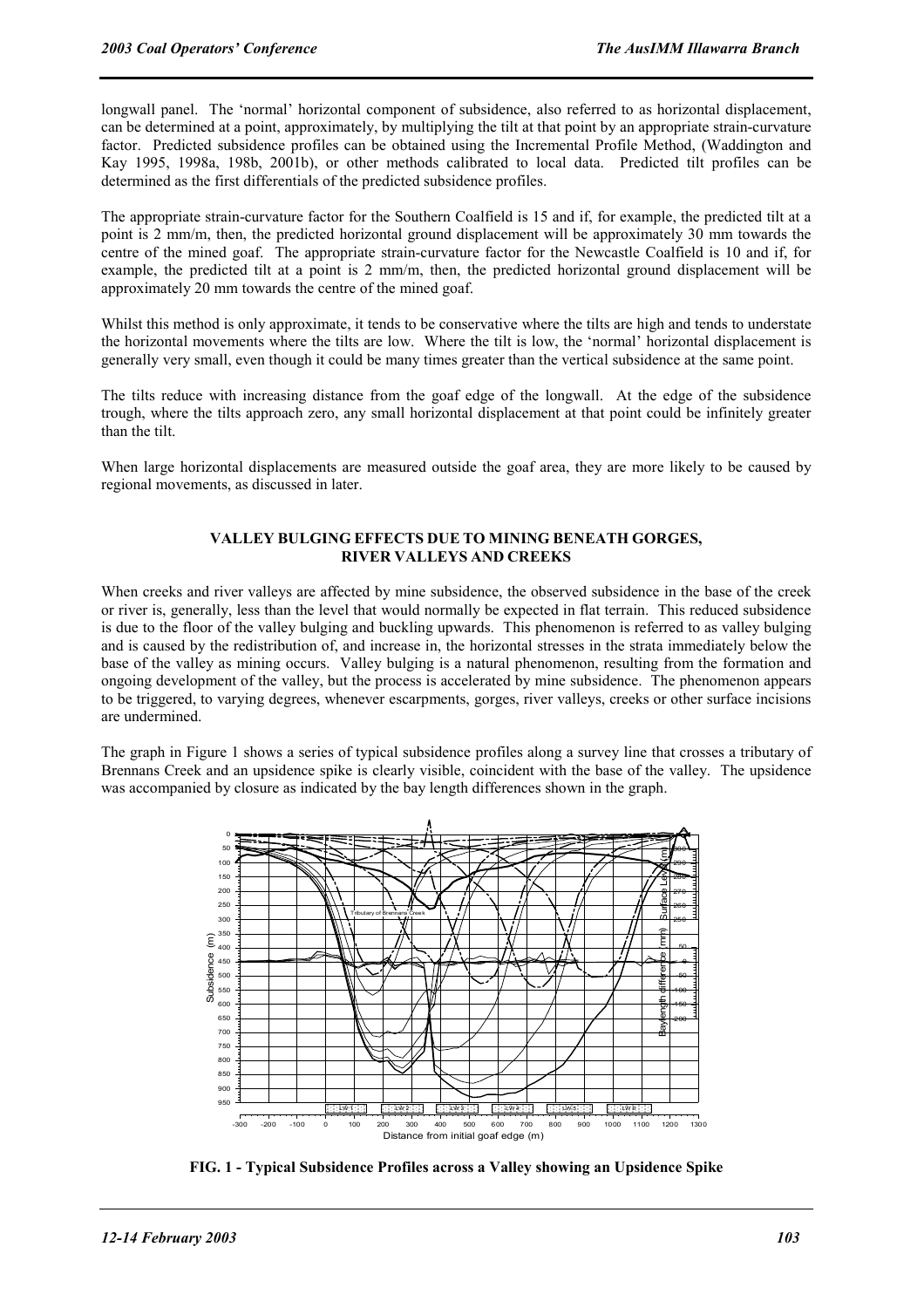The local reduction in subsidence, which is referred to as 'upsidence', is generally accompanied by localised changes in tilt and curvature leading to high compressive strain in the centre of the valley and horizontal closure of the valley sides. In the case of escarpments and wide river gorges the movements may be limited to the cliffs that are closest to the extracted area.

In most cases studied, the upsidence effects extend outside the valley and include the immediate cliff lines and the ground beyond them. For example, monitoring within the Cataract Gorge, at Tower Colliery, as Longwalls 8 and 10 were mined, revealed that the upsidence extended up to 300 metres from the centre of the Gorge, on both sides of the Gorge. In that case, the magnitude of the upsidence movements was greater than the subsidence leading to an overall uplift in the base of the Gorge, consequently leaving it above its original pre-mining level.

In other cases, within creek alignments, upsidence has been observed well outside an extracted panel, apparently due to a beam within the near-surface strata rotating and pivoting as a seesaw, as one end of it rises and the other subsides. However, in these cases, the measured upsidence and strains have been less than would be expected to arise from the compressive buckling mechanism described above.

During the first stage of the research project, many cases of valley bulging were analysed and it was concluded that the magnitude and lateral extent of the upsidence and the extent of the closure appeared to be dependent on many factors including;

- the depth of the valley,
- the width of the valley,
- the shape of the valley,
- the direction and magnitude of in-situ horizontal stresses,
- the rock strengths and fracture characteristics,
- the local stratigraphy and joint spacing and
- the magnitude of the mining induced stresses, which are dependent on;
	- the cover depth,
	- the seam thickness,
	- the panel and pillar widths and
	- the location of the valley, or escarpment, relative to the goaf edges.

Based upon the empirical evidence, upsidence and closure movements can be expected in cliffs and in the sides of valleys, whenever longwalls are mined beneath them. Such movements, however, tend to be smaller outside the goaf areas and tend to reduce as the distance outside the goaf edge increases. The movements are incremental and increase as each longwall is mined in sequence and the movements caused by the mining of one longwall can be spread over several longwalls.

During the second stage of the research project additional cases of closure and upsidence were studied and this led to the conclusion that the major parameters affecting the closure and upsidence were:

- The lateral distance from the base of the valley to the side of the current longwall.
- The longitudinal distance from the base of the valley to the end of the current longwall.
- The depth of the valley.
- The maximum incremental subsidence over the current longwall.
- The direction and magnitude of the in-situ horizontal stress.

Based upon this finding, methods of prediction have been developed for closure and upsidence, as discussed below.

#### **THE PREDICTION OF CLOSURE IN CREEKS AND RIVER VALLEYS**

A method for the prediction of closure in creeks and river valleys is based upon measured data over a wide range of cases, with valley depths varying from 27 metres to 74 metres. The data was mainly collected from collieries in the Southern Coalfield where the valleys are incised into flat lying sedimentary deposits and where the in situ horizontal stresses are high. The method of prediction would be expected to give best results in areas with similar geology and similar stress regimes. The method is based upon upper-bound measured values and it is anticipated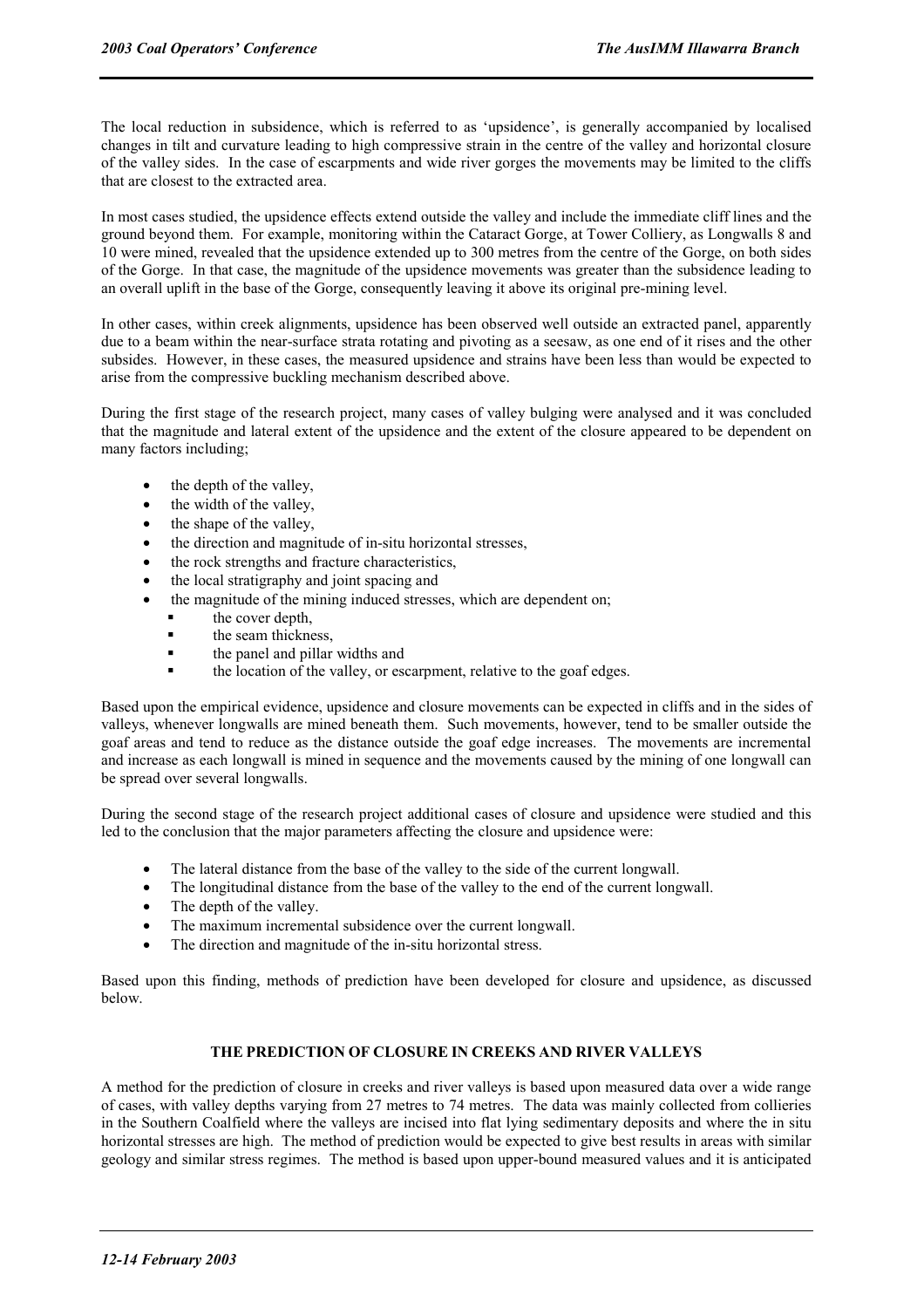that it will overpredict in areas of lower stress. Further research is required to determine how pre-existing in situ horizontal stress influences the closure movements.

The method for the prediction of closure is based upon a series of graphs that show the interrelationships between closure and a number of contributory factors. The interrelationships between the factors are illustrated in Figures. 2 to 5.

• Figure 2 shows the graph of closure plotted against the transverse distance from a point in the bottom of the valley to the advancing goaf edge of the longwall divided by the width of the panel plus the width of the pillar.



**FIG. 2 - Graph of Valley Closure versus Transverse Distance from the Advancing Goaf Edge** 

- Figure 3 shows a longitudinal distance adjustment factor plotted against the longitudinal distance from a point in the bottom of the valley to the nearest end of the longwall in metres.
- Figure 4 shows a valley depth adjustment factor plotted against valley depth.
- Figure 5 shows an incremental subsidence adjustment factor plotted against the maximum incremental subsidence of the panel.

The graphs indicate the upper bound values, which are mainly based upon closure data from the Cataract and Nepean Gorges, where the maximum incremental subsidence was approximately 410 mm and the depth of gorge was approximately 68 metres.

The closure is initially predicted from the upper-bound line of the graph shown in Figure 2 and the value so obtained is multiplied by the factors obtained from the graphs shown in Figures. 3, 4 and 5, depending on the position of the bottom of the valley relative to the end of the longwall, the valley depth and the maximum incremental subsidence of the longwall.

The valley depth is determined by calculating the average level of the opposite sides of a valley and then deducting the level in the bottom of the valley.

The depth is easy to define in the case of a valley or gorge that is incised into an otherwise flat plain, but it is not so easy to define where the surface is undulating. In this situation, the valley depth has to be calculated relative to the average surface level.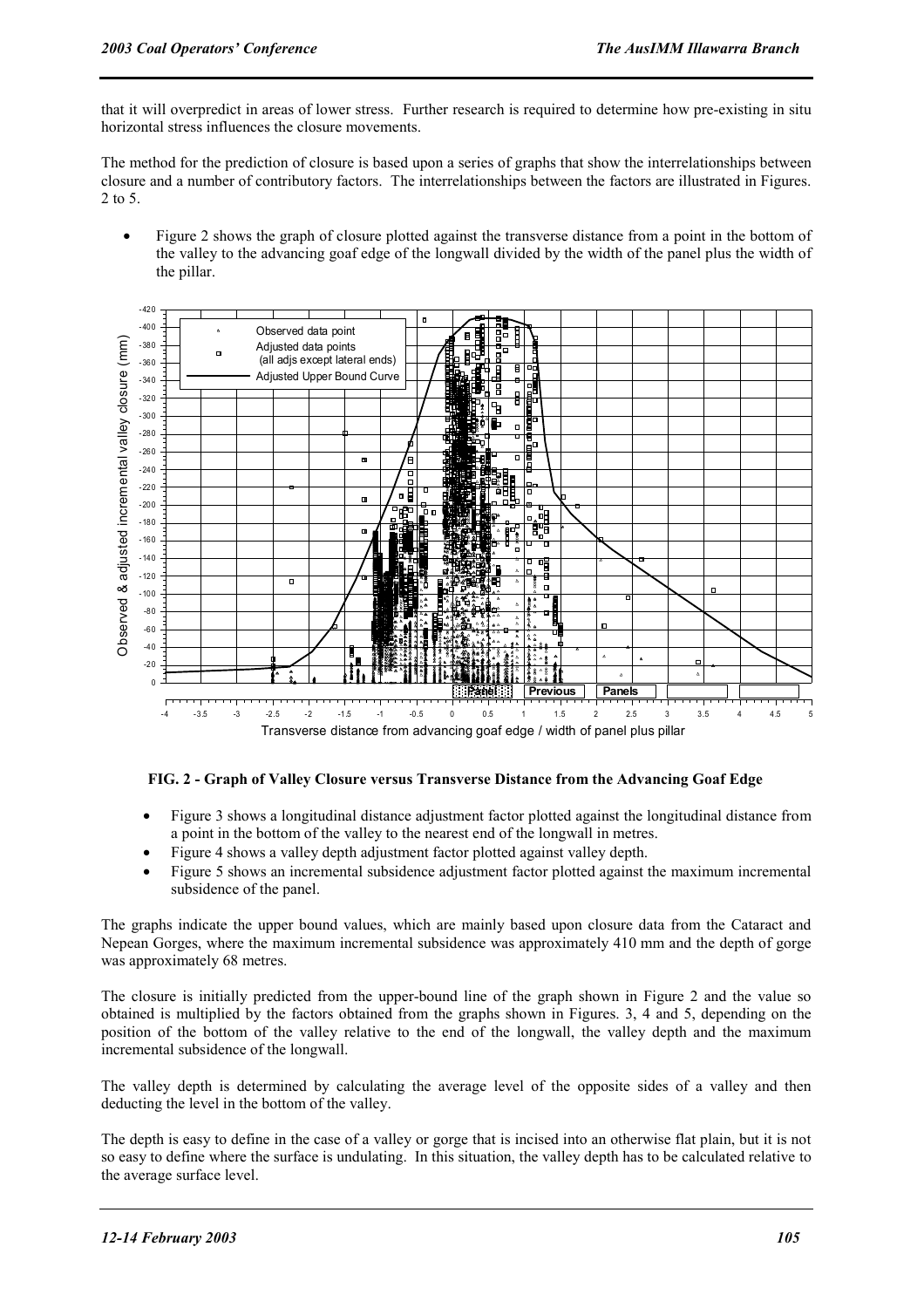In wide vee-shaped valleys, the sides of the valley have been defined as points on each side of the valley that are located at a horizontal distance of half the depth of cover from the lowest point in the bottom of the valley.

In all cases, the closure is measured at right angles to the general alignment of the valley.



**FIG.3- Valley Closure Adjustment Factor versus longitudinal Distance**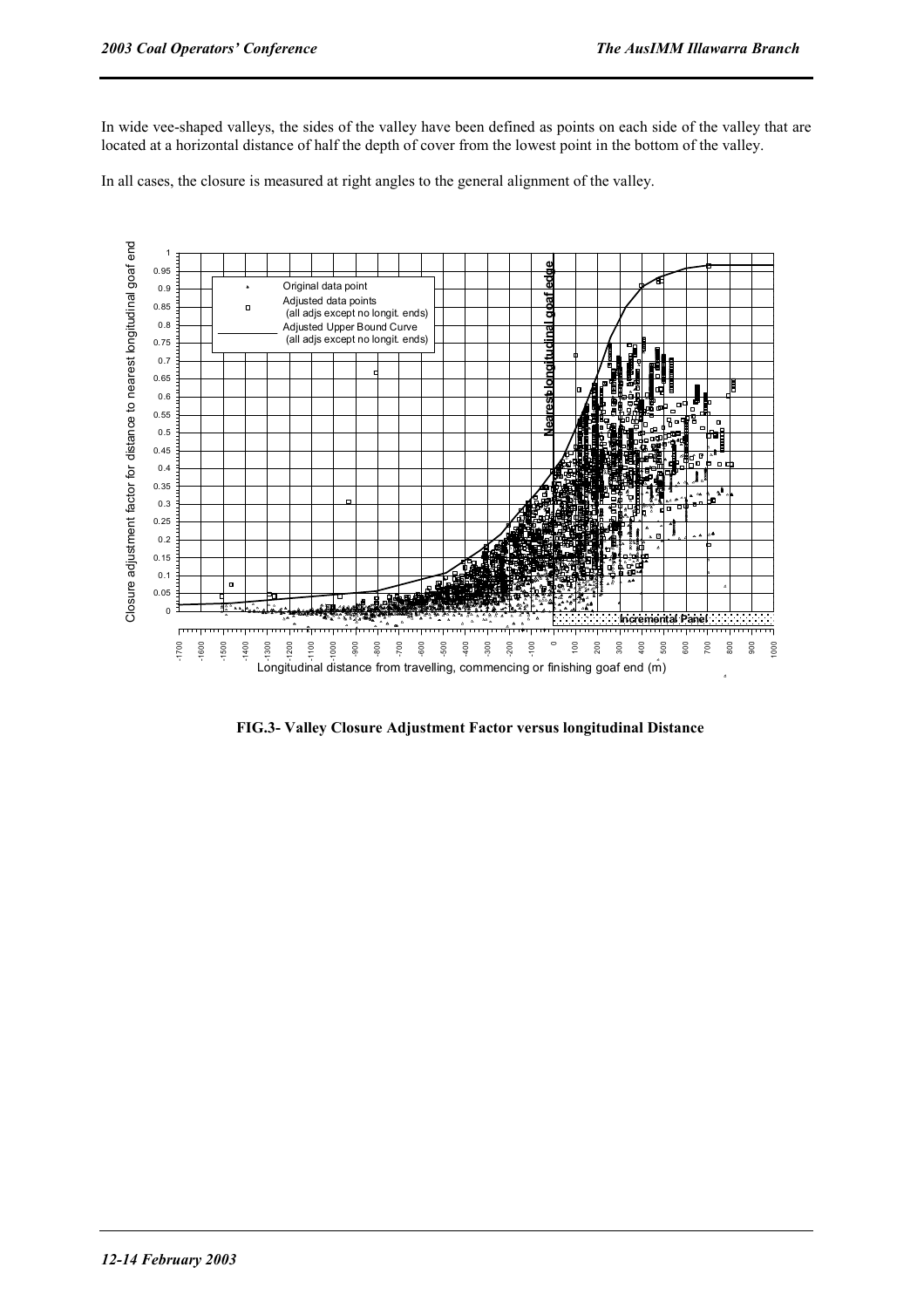

**FIG. 4 - Valley Closure Adjustment Factor versus Valley Depth** 



**FIG. 5- Valley Closure Adjustment Factor versus Maximum Incremental Subsidence**

Figure 6 shows the distance measurement convention used to define the location of the point for which closure and upsidence predictions are required.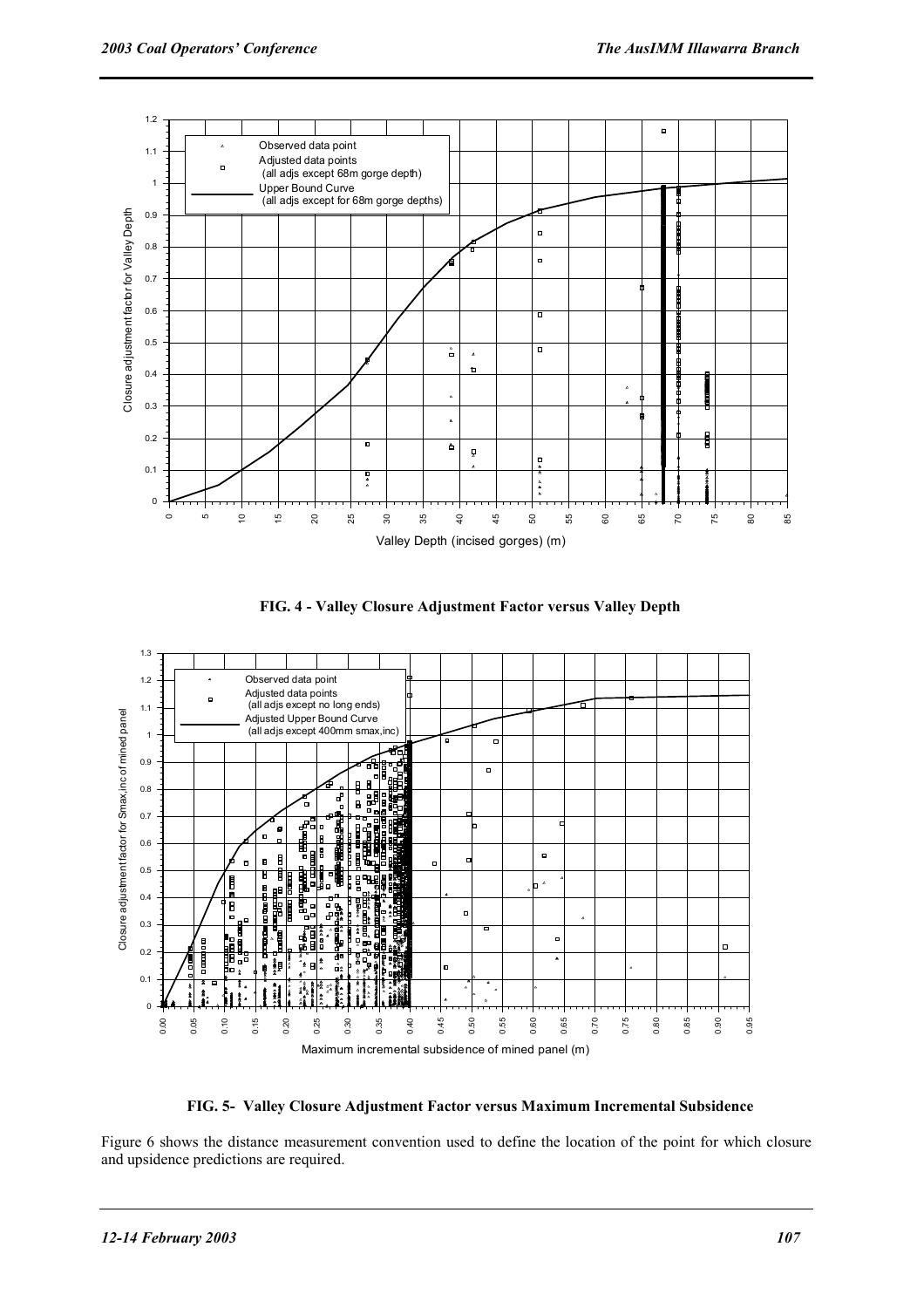

#### **FIG. 6 - Distance measurement convention for closure and upsidence predictions**

The transverse distances plotted in Figure 2 are the distances measured at right angles to the advancing goaf edge of the longwall expressed as a proportion of the width of the panel plus the width of the pillar.

For example, the transverse distances for points A, B, C and D in Figure 6 are -270 metres, 115 metres, 460 metres and 680 metres, respectively, distances outside the goaf being negative.

The longitudinal distances plotted in Figure 3 are the distances from the nearest end of the longwall, measured parallel to the longitudinal centreline of the longwall.

For example, the distances for points A, B, C and D in Figure 6 are 450 metres, 350 metres, 160 metres and -130 metres, respectively, distances outside the goaf again being negative.

#### **THE PREDICTION OF UPSIDENCE IN CREEKS AND RIVER VALLEYS**

A method based upon measured data over a wide range of cases, with valley depths varying from 8 metres to 87 metres can be used for the prediction of upsidence. The data was collected mainly from collieries in the Southern Coalfield where the valleys are incised into flat lying sedimentary deposits and where the in situ horizontal stresses are high. The method of prediction would therefore give better results in areas with similar geology and similar stress regimes. The method is based upon upper-bound measured values and it is anticipated that the method will overpredict in areas of lower stress. Further research is required to determine how preexisting in situ horizontal stress influences the upsidence movements.

The method for the prediction of upsidence is the same as the method for the prediction of closure and is based upon a series of graphs that show the interrelationships between upsidence and a number of contributory factors. The interrelationships between the factors are illustrated in Figures. 7 to 10.

- Figure 7 shows the graph of upsidence plotted against the transverse distance from a point in the bottom of the valley to the advancing goaf edge of the longwall divided by the width of the panel plus the width of the pillar.
- Figure 8 shows a longitudinal distance adjustment factor plotted against the longitudinal distance from a point in the bottom of the valley to the nearest end of the longwall in metres.
- Figure 9 shows a valley depth adjustment factor plotted against valley depth.
- Figure 10 shows an incremental subsidence adjustment factor plotted against the maximum incremental subsidence of the panel.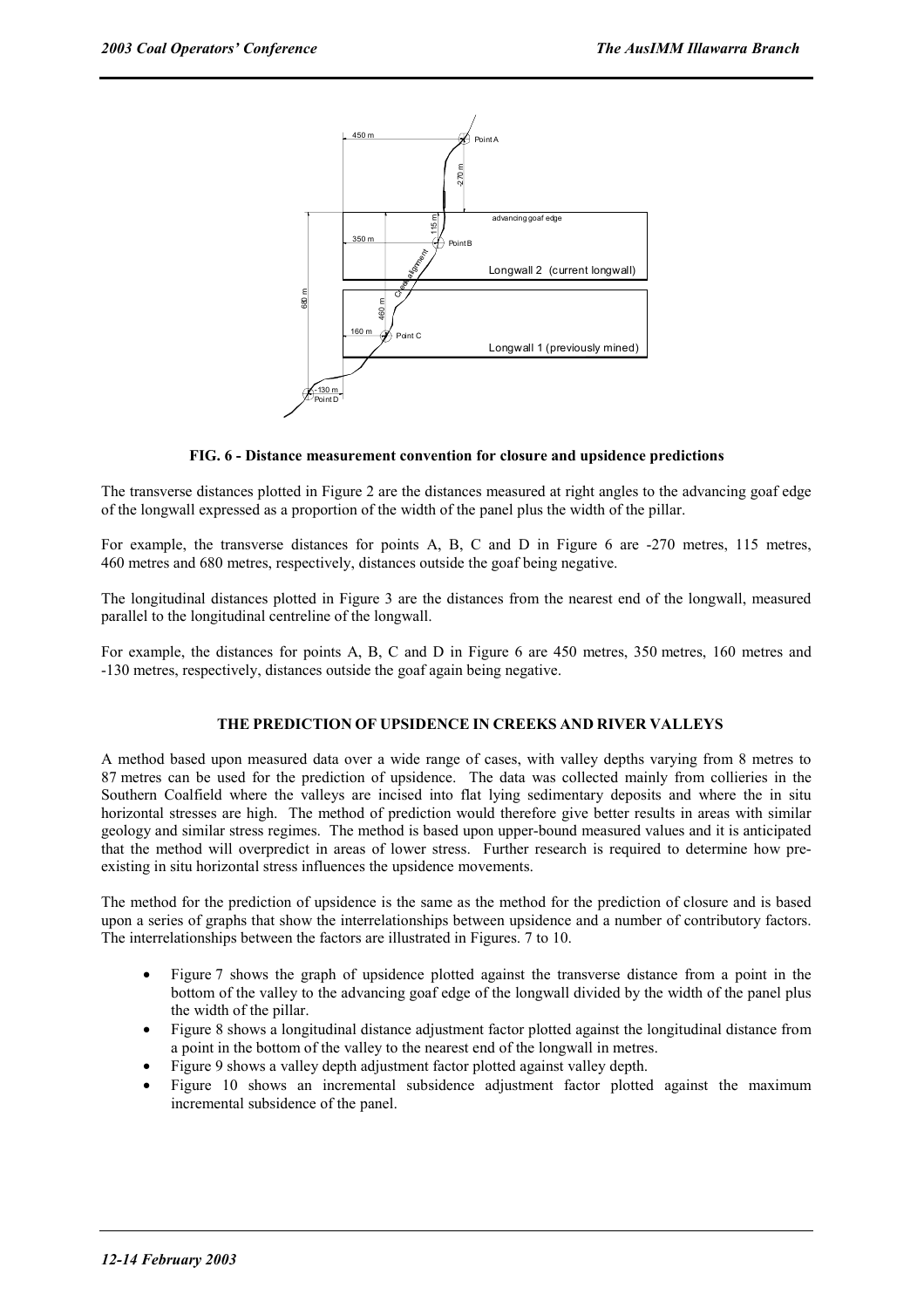

**FIG. 7 - Graph of Upsidence versus Distance from the Advancing Goaf Edge of the Longwall relative to the Width of the Panel plus the Width of the Pillar** 



**FIG. 8 - Graph of Upsidence Adjustment Factor versus Longitudinal Distance**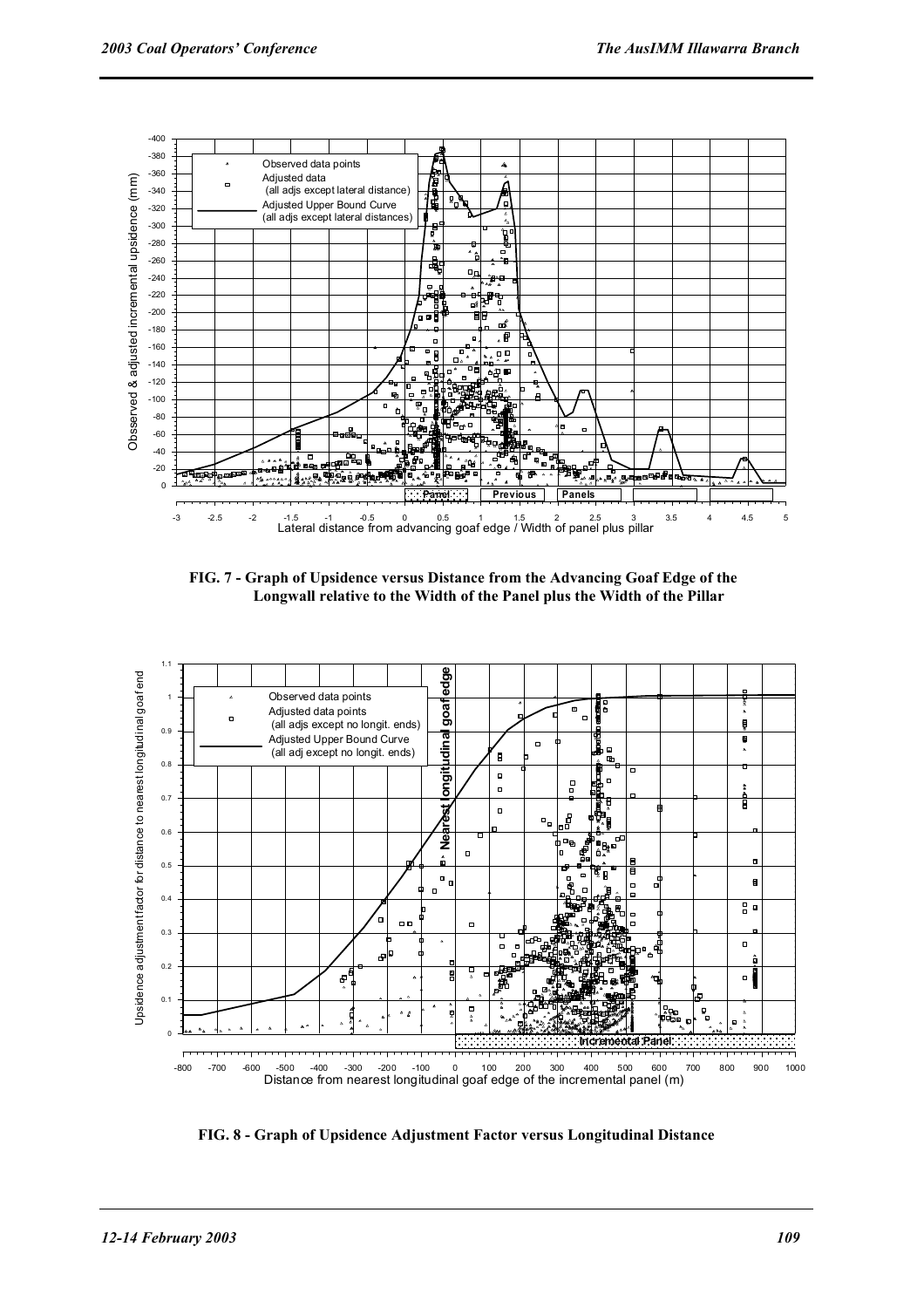

**FIG. 9 - Graph of Upsidence Adjustment Factor versus Valley Depth**



**FIG. 10 - Graph of Upsidence Adjustment Factor versus Maximum Incremental Subsidence**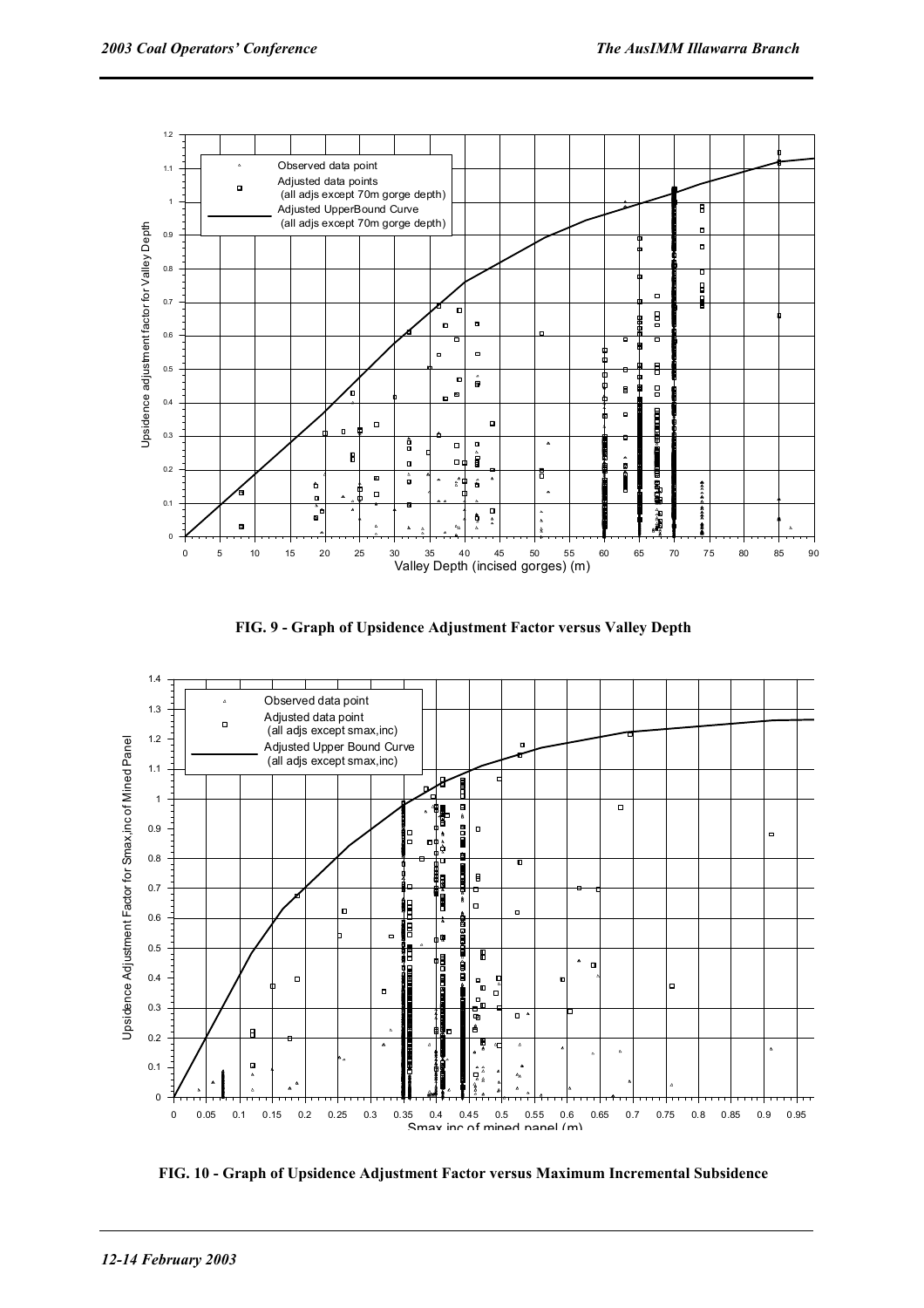The graphs indicate the upper bound values, which are mainly based upon upsidence data from the Cataract Gorge, where the maximum incremental subsidence was approximately 350 mm and the depth of gorge was approximately 70 metres.

The upsidence is initially predicted from the upper-bound line of the graph shown in Figure 7 and the value so obtained is multiplied by the factors obtained from the graphs shown in Figures. 8, 9 and 10, depending on the position of the bottom of the valley relative to the end of the longwall, the valley depth and the maximum incremental subsidence of the longwall.

The transverse distances plotted in Figure 7 are the distances measured at right angles to the advancing goaf edge of the longwall expressed as a proportion of the width of the panel plus the width of the pillar. Figure 6 shows the distance measurement convention used to define the location of the point in the creek for which closure and upsidence predictions are required.

The longitudinal distances plotted in Figure 8 are the distances from the nearest end of the longwall, measured parallel to the longitudinal centreline of the longwall.

#### **THE LATERAL DISTRIBUTION OF UPSIDENCE**

Upsidence in a valley is the result of two separate mechanisms, namely an anticlinal valley bulging coupled with buckling or shearing of the strata in the base of the valley. The maximum upsidence occurs in the bottom of the valley, where the buckling or shearing effect occurs, but the valley bulging effect spreads outwards from the bottom of the valley under both sides of the valley for a considerable distance. For example, in the Cataract Gorge above Longwall 8 at Tower Colliery, whilst the upsidence in the base of the gorge was 360 mm, the upsidence in the clifflines was around 100 mm and the upsidence effect extended for a distance of 300 metres on each side of the gorge.

The upsidence profile is dependent upon the way in which the rocks in the bottom of the valley buckle upwards and, since this is controlled by local geology, any method for predicting the profile can only be expected to provide approximate answers.

Figure 11 shows idealised profiles of upsidence across the Cataract Gorge, both along the goaf edge and along the centreline of the longwall.



**FIG. 11 - Idealised Upsidence Profiles across the Cataract Gorge**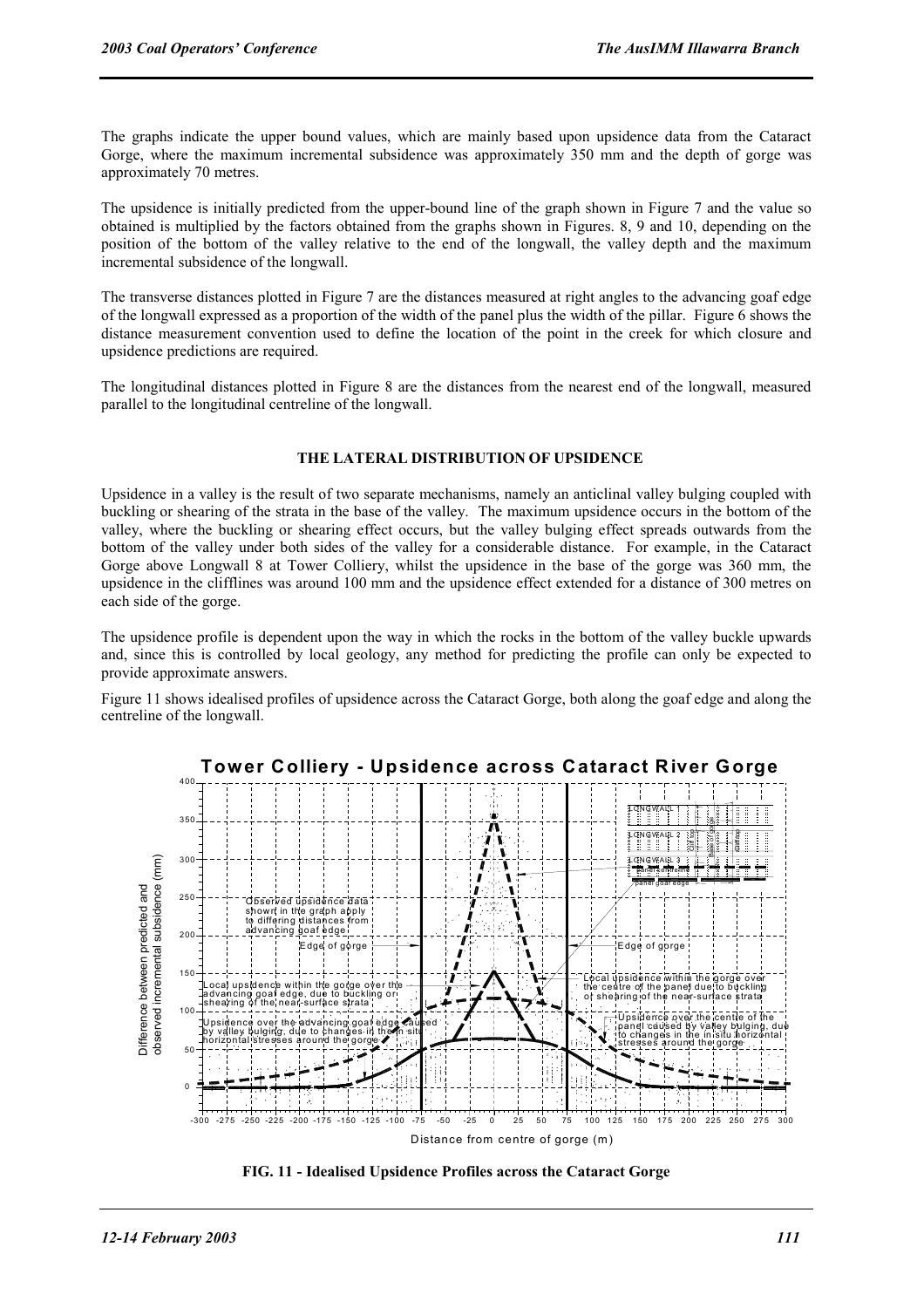It can be seen that the lateral spread of the upsidence was greater where the amplitude of the upsidence was greater. Further research is required in order to develop a more definitive method for the prediction of upsidence profiles, but in the meantime it seems reasonable to model the profiles on the upper measured profile shown in Figure 11. An approximate profile can be obtained by scaling both the width and amplitude of the profile in proportion to the predicted upsidence value. It should be noted, however, that the predicted profile can only be approximated since the actual buckling will depend upon local geology and might not be centrally positioned in the bottom of the valley or gorge.

#### **THE ANALYSIS OF COMPRESSIVE STRAINS IN CREEKS AND RIVER VALLEYS**

The relationship between the closure in the sides of a valley and the maximum measured horizontal compressive strain in the base of a valley is complex, because it is very much dependent upon local geology. It seems reasonable to assume, however, that as the closure increases, the level of strain should increase and this appears to be borne out when measured data is studied.

Figure 12 shows a graph of closure, across the steep section of a valley, versus maximum compressive strain, based upon data that was observed over longwalls at Tower, Appin, West Cliff and Baal Bone Collieries. The trend for strains to increase as closures increase is clearly seen.

The data includes measured strains from surveys with different bay lengths, which is the cause of some of the scatter in the data points shown in the graph. The curved line drawn on the graph indicates the upper-bound limit of the data for bay lengths of 20 metres. The straight lines show what the relationship between strain and closure would be for bay lengths of 10 metres and 20 metres, if the closure all occurred in one bay.



**FIG. 12 - Graph of Strain versus Closure in the Steepest Part of the Valley** 

The upper bound graph can be used to predict the likely maximum level of compressive strain in the base of the valley, over a bay length of 20 metres, once the predicted overall closure of the valley has been determined. The strain values obtained from the upper bound graph are generally expected to be conservative and are unlikely to be exceeded in practice.

The likely range of strains can also be determined from the graph for particular values of closure and it can be seen that the range can vary considerably. This is due to variations in the nature of the topography and the levels of insitu horizontal stress in the base of the valley.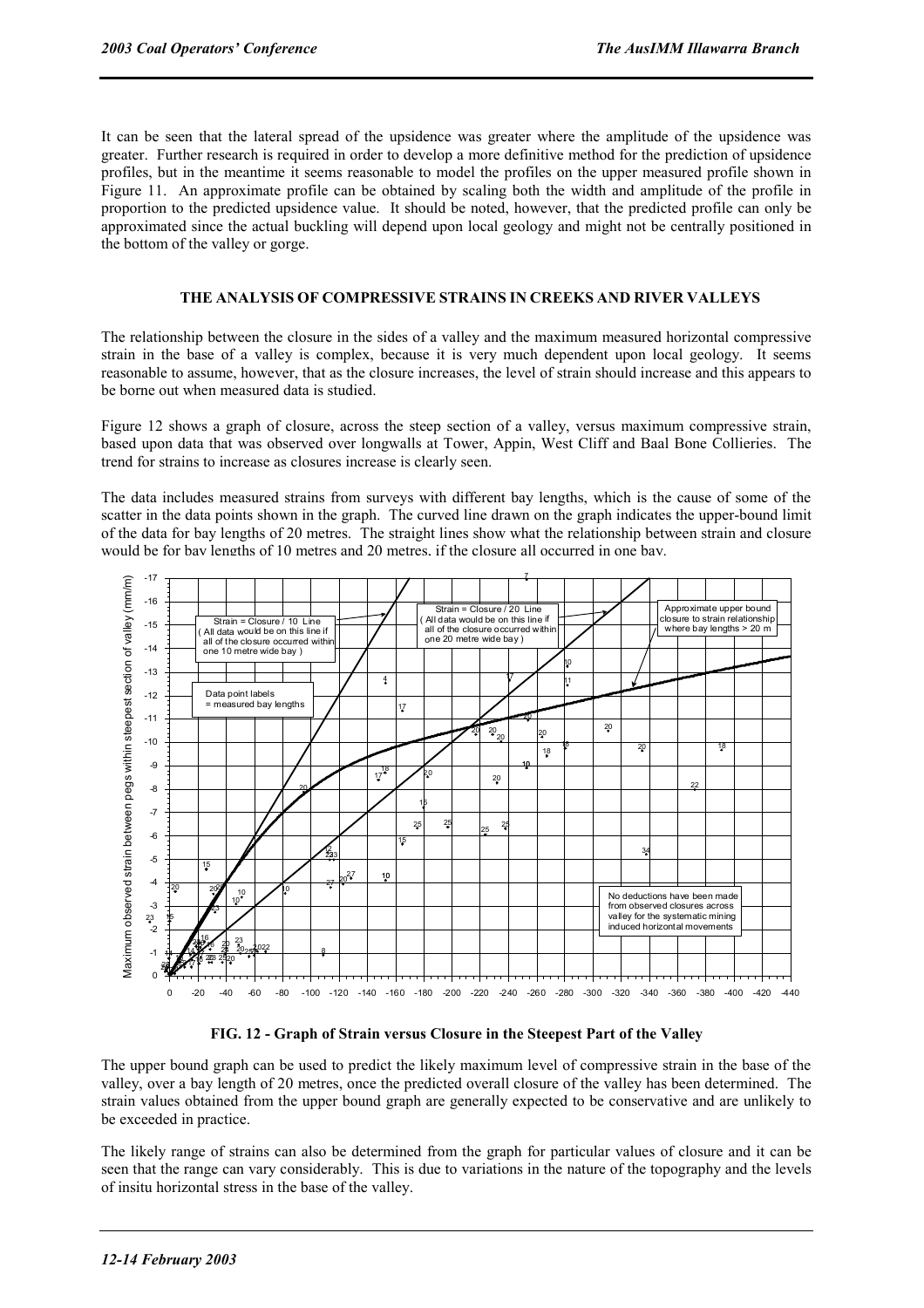It might at first seem paradoxical that, in some cases, the predicted overall valley closure is less than the closure in the base of the valley, over a 20 metre bay length, based on the predicted strain. This is because the predicted closure is the overall closure of the steepest part of the valley and as the closure occurs in the base of the valley, due to compressive failure of the bedrock, the sides of the valley expand due to stress relief.

This situation is illustrated in Figure 13, where the overall valley closure is shown as 100 mm, whilst the closure in the base of the valley is 160 mm. The closure in the base of the valley should thus be calculated from the predicted strain over a survey bay length of 20 metres.



**FIG. 13- Typical Closure Movements in a Vee-Shaped Valley** 

Similarly, the overall closure in the base of a gorge can be greater than that measured over a 20 metre survey bay length and greater than that measured overall between survey marks behind the clifflines on the plateau. This is illustrated in Figure 14, where the overall closure is 100 mm, whilst the closure in the base of the gorge is 350 mm. The maximum strain of 12 mm/m occurs over a 20 metre survey bay length in the base of the gorge.



**FIG. 14 - Typical Closure Movements in a Steep-Sided Gorge**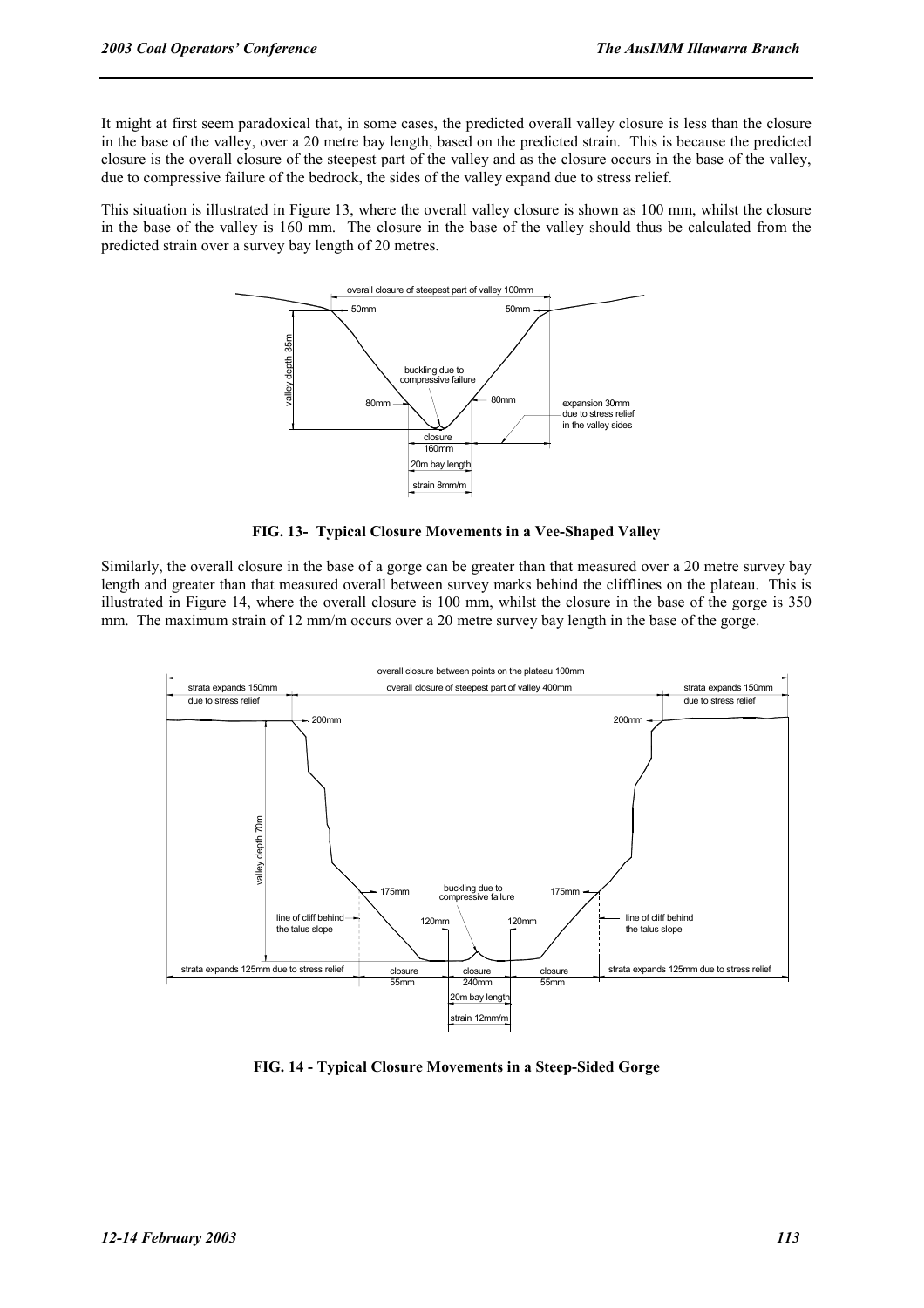#### **MINING INDUCED REGIONAL OR FAR-FIELD HORIZONTAL GROUND MOVEMENTS**

In addition to the 'normal' and valley related movements, far-field regional movements have also been recorded in a number of cases, at considerable distances from the mined goaf areas. Such movements have often been several times higher than the vertical subsidence movements measured at the same points.

It has been conjectured that these regional movements are caused by redistribution of the stresses in the strata between the seam and the surface due to the regional mining activity. The direction of such movements would tend to be towards the currently active mining area, but the direction of movement could also be dependent upon the scale and proximity of previous mining in adjacent areas.

It has been suggested by some authors that the regional movements are generally aligned with the principal horizontal in situ stress direction and initially this appeared to be the case in the Cataract Gorge over Longwalls 8 to 17 at Tower Colliery. It seems, however, more reasonable to suggest that the movements will be directed towards areas where the confining stresses have been reduced by mining activity, thus allowing expansion of the strata to occur.

The stresses generally within the strata are compressive in all directions and until mining occurs the stresses are in equilibrium, the balance being controlled by the shear resistance within and between strata units. As mining occurs, the equilibrium is disturbed and the stresses have to achieve a new balance by shearing through the weaker strata units and by expanding into areas of greatest dilation, i.e. towards the goaf areas, where the confining stresses have been relieved.

#### **THE PREDICTION OF REGIONAL HORIZONTAL MOVEMENT**

A method for the prediction of regional horizontal movements has been developed. The method is based upon measured data over a wide range of cases, with measured horizontal displacements up to 125 mm and distances from the mined goaf up to 6.2 times the depth of cover. The measured displacements were found to be greater where the in situ horizontal stress at seam level was greater. The measured displacements increased incrementally as each longwall was mined and the greatest displacements occurred as the total width of extraction became critical.



**FIG. 15 - Graph showing Incremental Regional Horizontal Movements plotted against Horizontal Distances from Goaf Edge divided by Depth of Cover**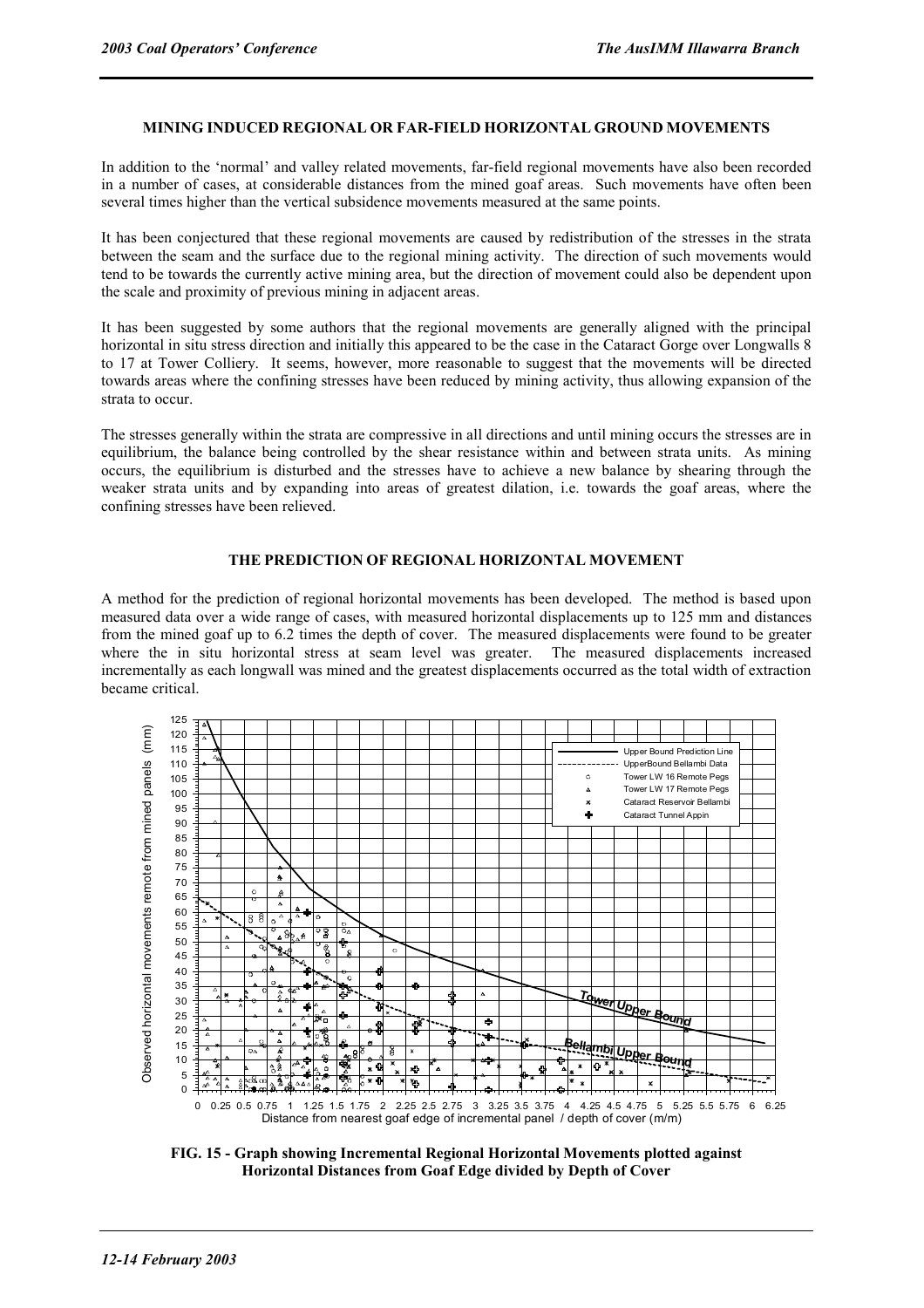It can be seen from the data in Figure 15 that the regional movement is greatest at the goaf edge and decreases with increasing distance from the goaf edge. The maximum recorded movement was almost 125 mm and movements were recorded as far away as 6.2 times the depth of cover from goaf edge, i.e. at a distance in excess of 3 kilometres. The movements are maximum incremental movements caused by the mining of one longwall and the upper-bound data relates to the second longwall in each series, which caused the highest movements.

The top curve in the graph is the upper-bound curve for the data from Tower Colliery, where principal in situ horizontal stresses as high as 44 MPa have been measured, at seam level. The bottom curve is the upper-bound curve for the data from South Bulli Colliery where the maximum principal horizontal in situ stress measured at seam level was approximately 26 MPa. It therefore appears that the regional horizontal movements are almost proportional to the in situ horizontal stress at seam level.

The curves can be used with care to predict the regional movements that are likely to occur, due to mining longwalls at collieries in the Southern Coalfield, once the in situ stresses at seam level have been determined. The maximum movements tend to occur when the second and third longwalls are mined in a series and to decline as subsequent longwalls are mined. This is possibly due to the fact that once the strata has been stress relieved by the first few longwalls, the potential for further movement is reduced.

Research in this area is continuing and it is hoped that a greater understanding will be gained by further study.

#### **CONCLUSIONS**

The research carried out by the authors during the last three years has provided considerable insight into mininginduced movements in the vicinity of creeks, river valleys and gorges. Useful methods have been developed to enable the prediction of valley closure, valley upsidence, compressive strain and regional horizontal movement.

It should be noted that the predictive methods are based upon data measured in the Coalfields of New South Wales, where the in situ horizontal stresses are generally high and, since they use upper-bound values, are expected to overpredict at collieries where the in situ stresses are lower than at Tower Colliery.

Further research is required to investigate the actual influence of in situ horizontal stress on the mining-induced movements. It seems reasonable to assume that the movements, which are caused by the in situ horizontal stresses in the strata, would be proportional to the pre-mining levels of in situ stress. At this stage, however, this can only be conjectured, since baseline data is not available to support this assumption.

#### **ACKNOWLEDGEMENTS**

The authors wish to acknowledge the support and assistance given to them by the Steering Committee throughout the research project and also wish to thank the following organisations which provided valuable data in support of the project.

- BHP Billiton -Illawarra Collieries
- Austral Coal Tahmoor Colliery
- NSW Dams Safety Committee
- Sydney Catchment Authority
- Baal Bone Colliery
- Angus Place Colliery
- South Bulli/ Bellambi Colliery

#### **REFERENCES**

- Waddington, A.A. and Kay, D.R., (1995). The Incremental Profile Method for Prediction of Subsidence, Tilt, Curvature and Strain over a series of Longwalls. *Mine Subsidence Technological Society, 3rd Triennial Conference Proceedings, February, Newcastle. Pp. 189-198.*
- Waddington, A.A. and Kay, D.R., (1998a). Recent Developments of the Incremental Profile Method of Predicting Subsidence Tilt and Strain over a Series of Longwall Panels. *International Conference on Geomechanics / Ground Control in Mining and Underground Construction, Wollongong, July 1998.*